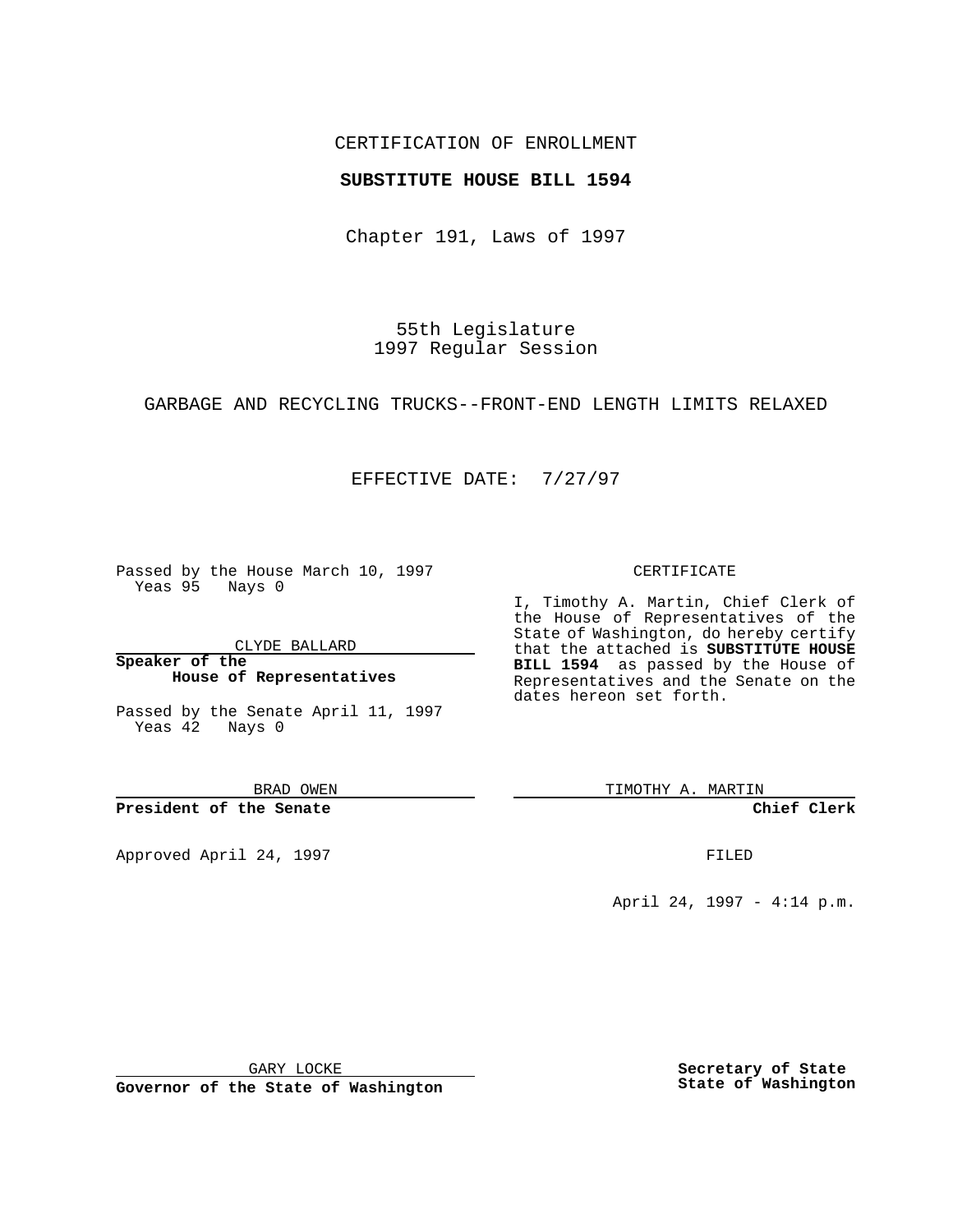# **SUBSTITUTE HOUSE BILL 1594** \_\_\_\_\_\_\_\_\_\_\_\_\_\_\_\_\_\_\_\_\_\_\_\_\_\_\_\_\_\_\_\_\_\_\_\_\_\_\_\_\_\_\_\_\_\_\_

\_\_\_\_\_\_\_\_\_\_\_\_\_\_\_\_\_\_\_\_\_\_\_\_\_\_\_\_\_\_\_\_\_\_\_\_\_\_\_\_\_\_\_\_\_\_\_

Passed Legislature - 1997 Regular Session

#### **State of Washington 55th Legislature 1997 Regular Session**

**By** House Committee on Transportation Policy & Budget (originally sponsored by Representatives Zellinsky, Scott and Sheldon)

Read first time 02/13/97.

 AN ACT Relating to garbage and recycling trucks; and amending RCW 46.44.034.

BE IT ENACTED BY THE LEGISLATURE OF THE STATE OF WASHINGTON:

 **Sec. 1.** RCW 46.44.034 and 1991 c 143 s 1 are each amended to read as follows:

 (1) The load, or any portion of any vehicle, operated alone upon the public highway of this state, or the load, or any portion of the front vehicle of a combination of vehicles, shall not extend more than three feet beyond the front wheels of such vehicle, or the front 10 bumper, if equipped with front bumper. This subsection does not apply to a front-loading garbage truck or recycling truck while on route and actually engaged in the collection of solid waste or recyclables at speeds of twenty miles per hour or less.

 (2) No vehicle shall be operated upon the public highways with any part of the permanent structure or load extending in excess of fifteen feet beyond the center of the last axle of such vehicle. This subsection does not apply to "specialized equipment" designated under 18 49 U.S.C. (( $\{\text{Sec.}\}\)$ ) Sec. 2311 that is operated on the interstate highway system, those designated portions of the federal-aid primary